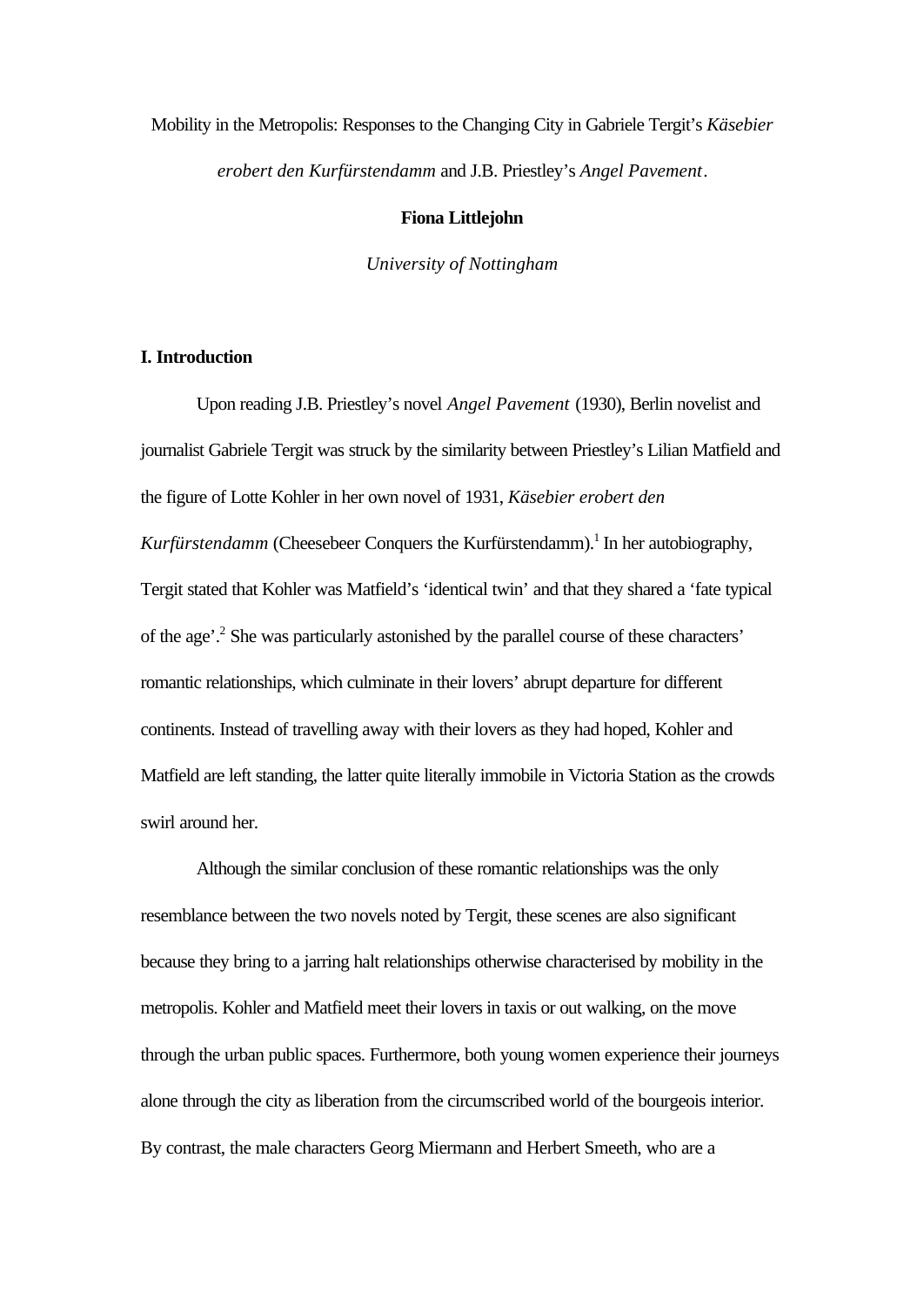generation older than Kohler and Matfield, exhibit an increasing apprehension whilst travelling the urban space and seek refuge in the static private sphere or almost rural areas.<sup>3</sup>

This raises the central question to be explored in this paper of why Tergit and Priestley should divide these characters' responses to travelling the urban space along such similar generational and gender lines in novels written virtually contemporaneously and set in Berlin and London respectively. Furthermore, the portrayal of the female protagonists' comparatively positive urban experience is of especial interest, given what Katharina von Ankum terms the 'characteristic emphasis on the stressful rather than liberating aspects of women's experience of the modern city' at least in German writing from the mid-1920s onwards.<sup>4</sup> Moreover, feminist cultural critics have often observed the very real dangers, harassment and restrictions which have impeded women from taking full advantage of the emancipatory opportunities offered by traversing the urban space.<sup>5</sup> With this in mind, I also consider to what extent the fates of Matfield and Kohler are indeed typical of the way women's experience in European cities was represented at this time.

# **II. The Lifeless City**

Miermann and Smeeth exhibit a powerful sense of dispossession and anxiety whilst traversing the urban public spaces. Both of these older male characters perceive modernising processes to be undermining the traditional patriarchal structures in the home, in employment and in conventional gender roles. As they journey through the city, they project these fears onto the urban landscape, which is also being transformed by these modernising processes. Therefore, the routes these characters choose to travel through the city and their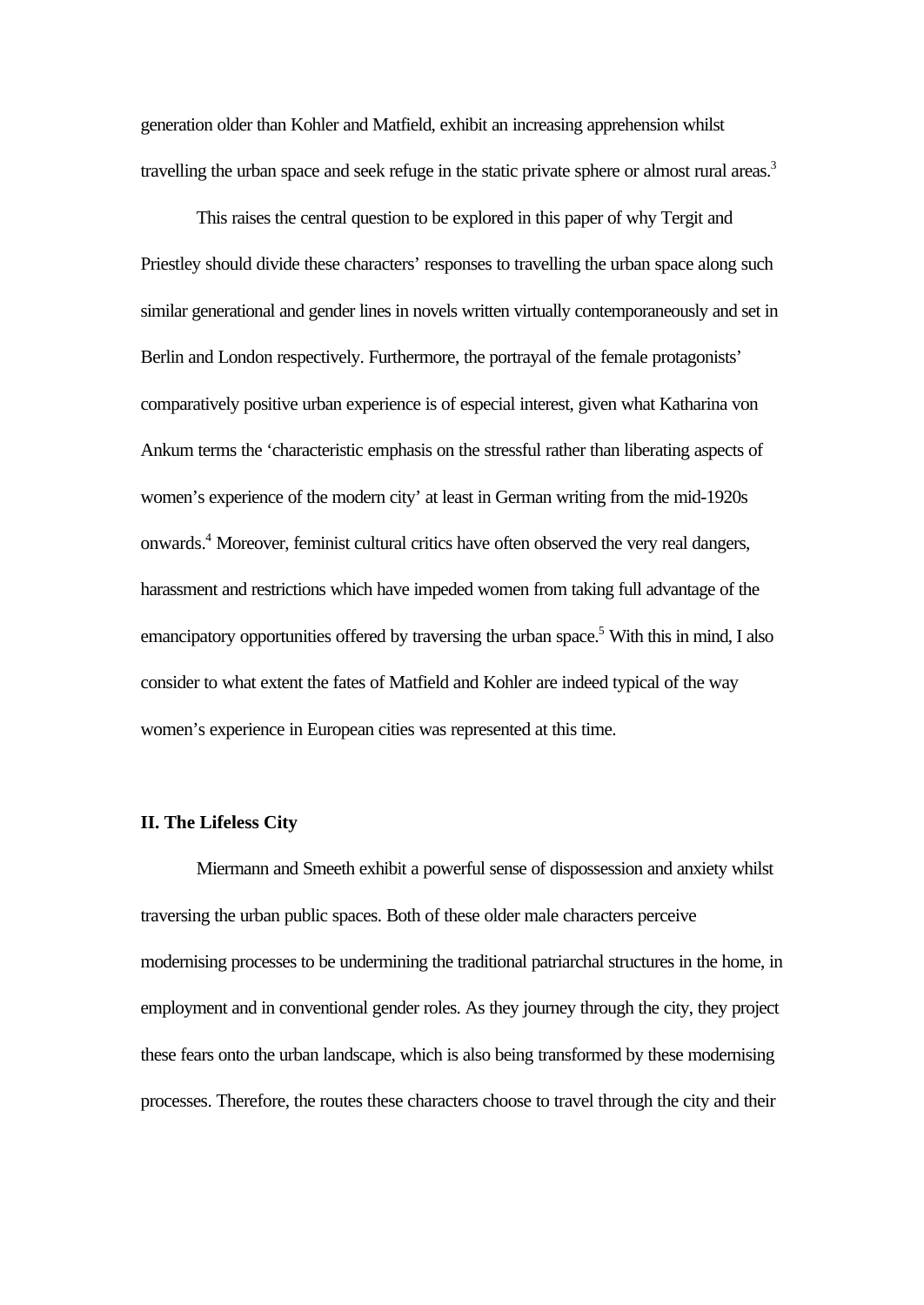reaction to the changing city correspond to their anxieties about the repercussions of modernity and the threat posed to their position of authority.

Georg Miermann, editor of the *feuilleton* at the fictitious *Berliner Rundschau* newspaper in Tergit's novel, is apprehensive about the risks to his position posed by the recent introduction of rationalisation measures. More seriously, he feels so threatened by young divorcée and archetypal New Woman Käte Herzfeld's refusal to accept him as the dominant partner in their relationship that he rapes her. (K, p.232) These fears about the disappearance of patriarchal social structures are also reflected as he traverses Berlin, which has become 'the dead city' in Miermann's eyes.<sup>6</sup> He deliberately avoids the bustling commercial areas in the West of the city, seeking out instead a public space untouched by redevelopment in the Jüdenhof [*sic*], where a large tree shelters the old houses. The time required for a tree to grow to such a size implies permanence and endurance and, as Inge Stephan has noted, the tree is the one sign of nature encountered by Miermann during his journey through the city.<sup>7</sup> Significantly, the term 'Jüdenhof' and the suggestion of a small self-contained community are also reminiscent of the Eastern European *shtetl*, a way of life which the assimilated Miermann has firmly rejected: when the feared rationalisation measures finally lead to his redundancy, Miermann dies in the city streets uttering a Jewish prayer for the first time in 35 years. (K, p.250) Both the prayer and the seeking out of this almost rural space indicate a longing to return to the community and values of a religion he had relinquished decades earlier.

Walking back through the old lanes, Miermann observes with regret that houses are soon to be replaced by new office blocks. (K, pp.236-237) He therefore categorises negatively the increasing commercialisation of the city which encroaches upon the urban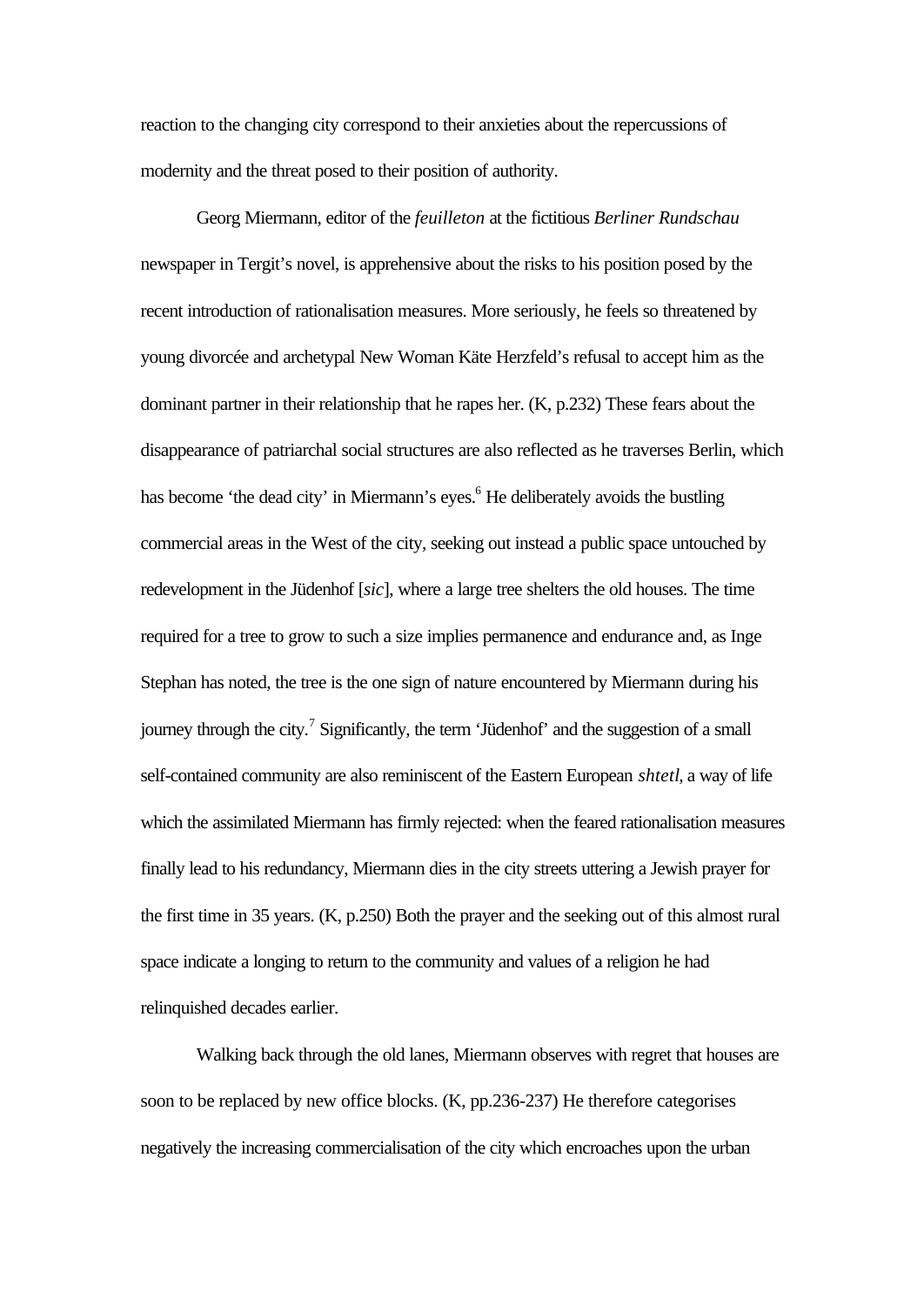space previously available for the private domestic sphere. He recalls the city's appearance before its explosive expansion, 'when it still looked like a town, before house after house had been torn down'.<sup>8</sup> His stroll through the city constitutes an attempt to reclaim the urban territory as he maps his memory of the town before its metamorphosis into a metropolis onto the space he is traversing. Yet this enterprise fails in the face of the present use of urban space and cannot prevent Miermann's apocalyptic vision of having returned to the city after a thousand years to find a scene in which laughter and desire have been extinguished, in which the urban space has been dehumanised. Miermann's negative response to the changing city reveals his fears about the detrimental impact of increasing commercialisation and the growing metropolis upon traditional community, values and social structures.

Herbert Smeeth, head clerk at Twigg and Dersingham, wholesalers of veneers and inlays, similarly expresses apprehension whilst travelling the urban space through the image of the lifeless city. Smeeth is proud of having risen to his position through the office hierarchy, but realises with dismayed incomprehension that neither his younger colleagues nor his children share his attitude to employment and loyalty to the firm. He wanders through London following a series of disturbances to his usual routine and a threat to his employment to visit a sick acquaintance in hospital, only to discover disease and death lurking at the heart of the city, which he associates with consumption and mobility in the metropolis. The hospital has 'all the bustle of a market-place' and is filled with 'mysterious silent traffic'. (AP, p.488) Later Smeeth cannot stave off this sense of dissolution and impermanence whilst moving through the streets: 'Barbican and Golden Lane [...] spoke to him only of decay'. (AP, p.491) He encounters a graveyard he has scarcely noticed before and finds himself scrutinising not only the graves, but the detritus of the modern age, the flip-side of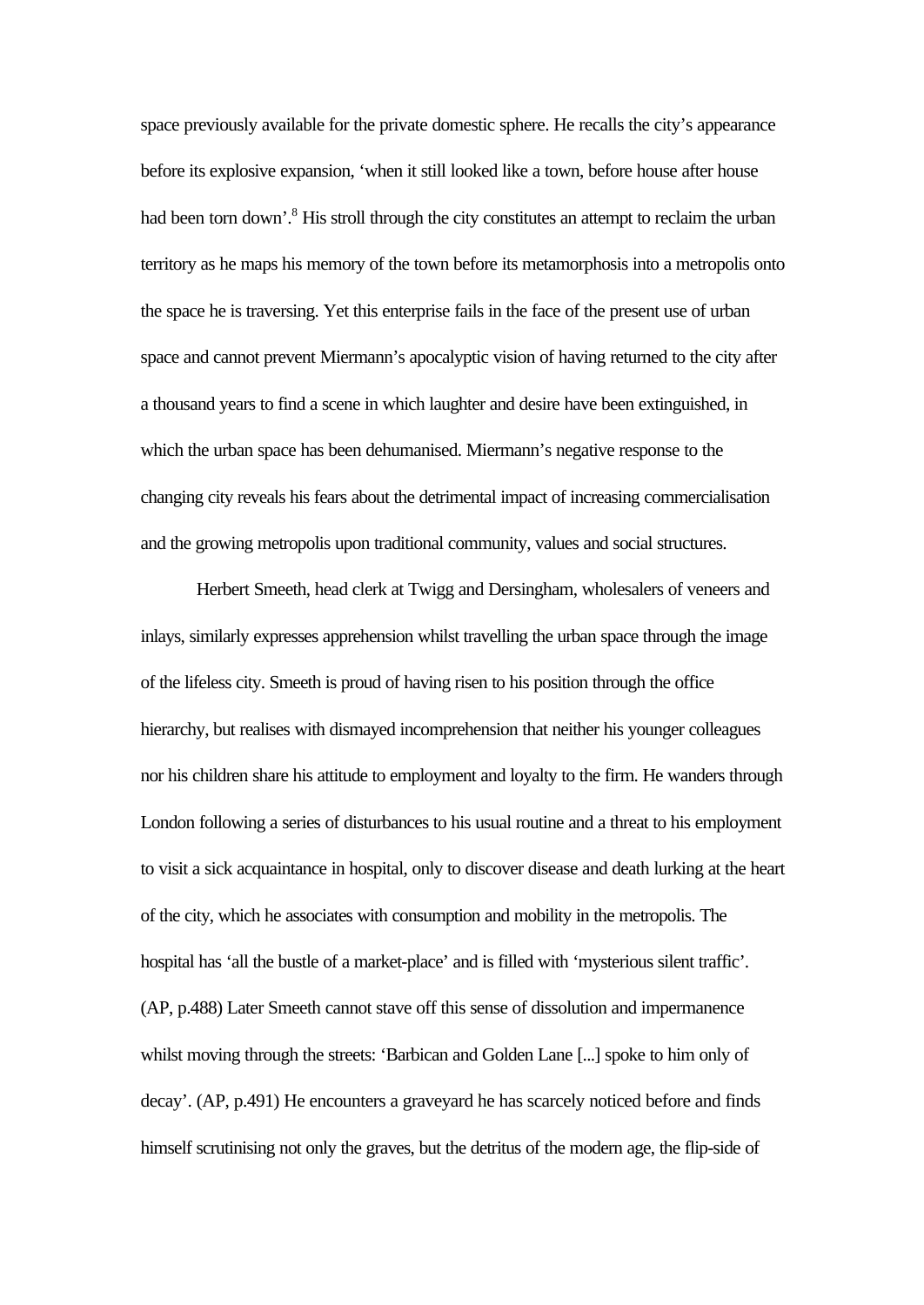consumption as exhaustion, waste and destruction:<sup>9</sup> 'It was as if the paper and cigarette ends and the empty tin, there in the old cemetery, only marked in their shabby fashion the passing of a later life, as if the twentieth century was burying itself in there too, and not even doing it decently.' (AP, p.492) Whilst the previous centuries have shaped the urban landscape with the more enduring gravestones, the twentieth century's contribution is transient.

Smeeth's response to the increasing commercialisation of the city is to retreat, like Miermann, from the busy public spaces of consumption and leisure. He takes refuge in the static, circumscribed world of the domestic interior, and his overcrowded living room which 'contained far too much furniture and too many knick-knacks' (AP, pp.65-66) creates a protective barrier between himself and the rushing mobile external world: '[his] imagination, heightened by fear, perhaps told him that outside beyond the firelight and the snug walls were stalking poverty, disgrace, shame, disease and death'. (AP, p.66) According to Christoph Asendorf, similar motivations generated the artificial separation of the private and public spheres in the nineteenth century: the nineteenth century man 'created for himself the fiction of a static "property" in the form of immobile medieval furniture, which helped him endure the tension between necessary capital mobility and his desire for personal longevity'.<sup>10</sup> Yet this response, devised to evade movement and circulation in an earlier phase of modernity, is inadequate in the face of a more advanced phase of modernity which encroaches increasingly upon the private sphere: the new mass entertainment and leisure industries prompt Smeeth's children to question his patriarchal authority in the home. (AP, pp.70-72) Nevertheless, when Smeeth is made redundant his world fails to collapse around him as he has dreaded throughout the novel and whereas Miermann loses the will to live,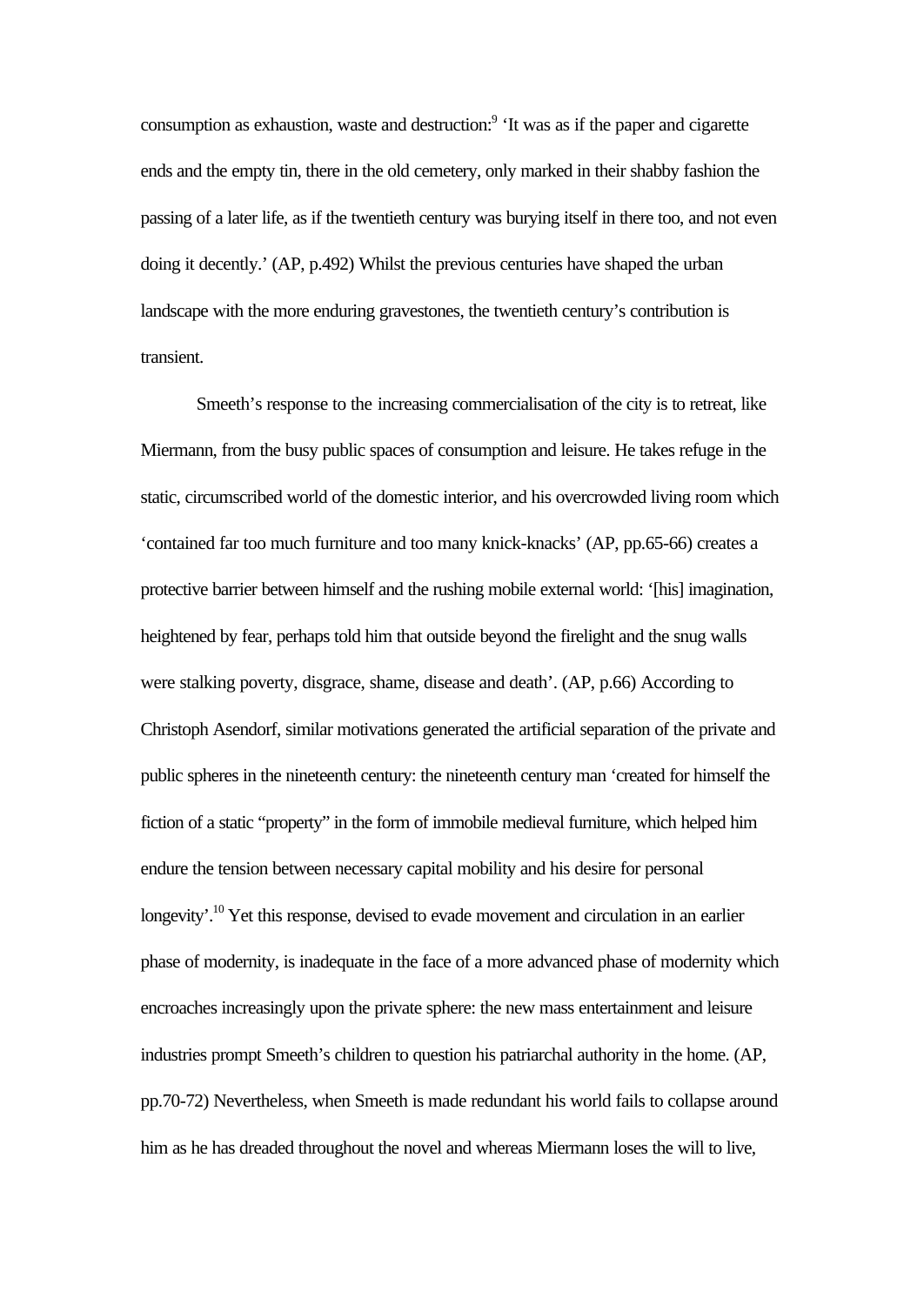Smeeth discovers a new capacity to cope. This more optimistic outcome can perhaps be attributed to the less bleak political situation in Britain in comparison with contemporary Germany.

Both of these middle-aged male characters retreat from the urban public spaces through which they have always moved freely to the more fixed, circumscribed private sphere or a semi-rural scene, a retreat which corresponds to their fears about modernisation's repercussions upon patriarchal social structures. In sharp contrast, the same modernising processes liberate the female characters from the static world of the home into a new realm of possibilities in the city's public spaces. Nevertheless, the authors also highlight the impediments to full mobility in the metropolis for Kohler and Matfield.

#### **III. The Living City**

 One such hindrance to Matfield's mobility emphasised by Priestley is the difficulty of surviving in London as a female white-collar worker. This is linked explicitly both by Matfield and by the narrator to male manipulation of economic power which places obstacles in the way of young single women in the metropolis. Daughter of a country doctor, Matfield relies on her father to supplement her low pay and she is fully conscious of her limited employment options: 'What chance has a girl? The rot they talk about women working! The men jolly well see where all the decent jobs go to.' (AP, p.389) Furthermore, private rented accommodation is not readily available to Matfield, as it is to the male shipping and railways clerk in her office, Harold Turgis, and she lives in a residential hostel along with a large number of single female office workers, who, as the narrator notes, are 'compelled, by economic conditions still artfully adjusted to suit the male, to live in London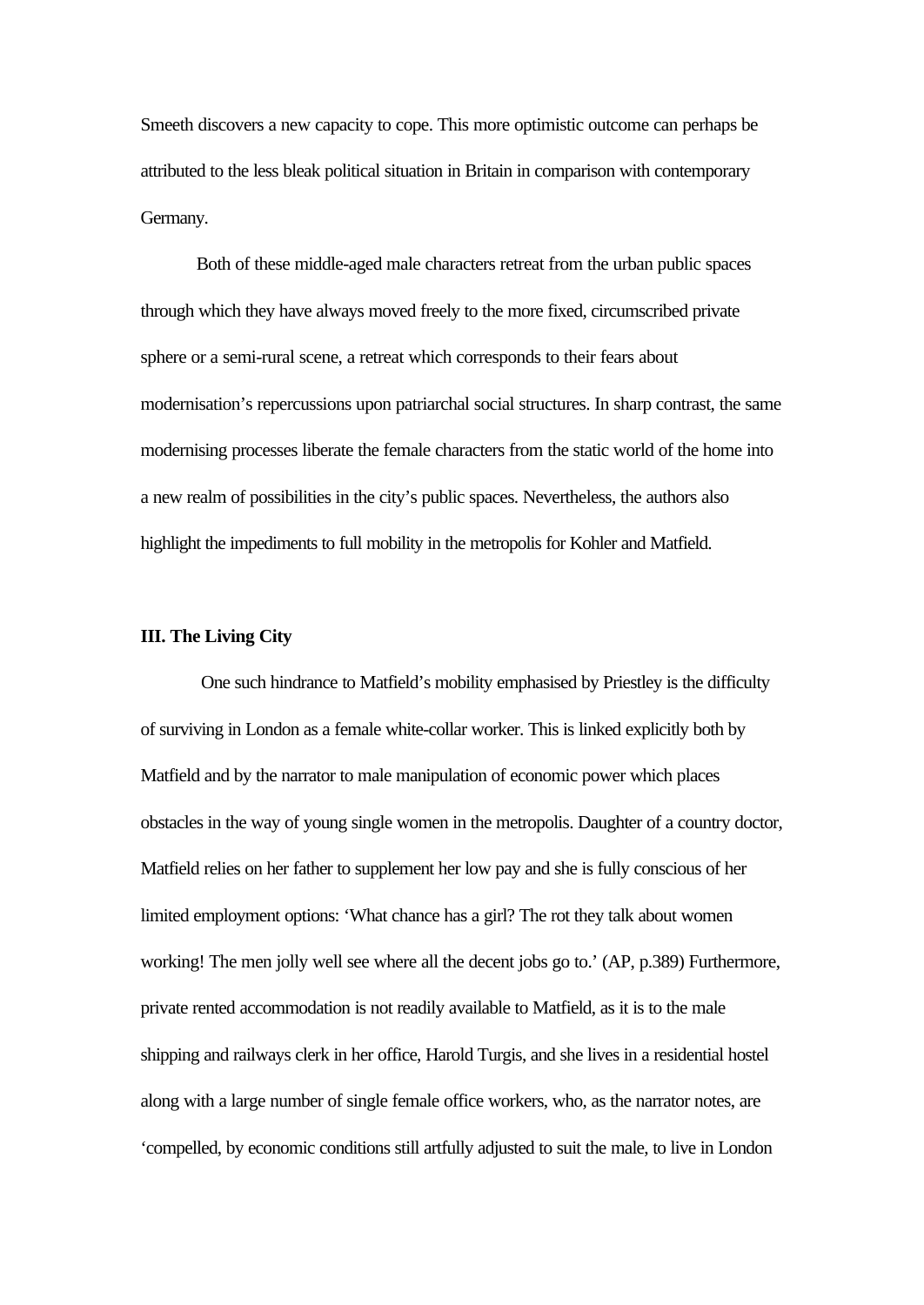as cheaply as possible'. (AP, p.208) However, this housing opportunity, like the supplementary income from Matfield's father, is only available to girls 'from good middleclass homes in the country', (AP, p.208) revealing that class as well as gender plays a significant role in the individual's access to urban public spaces.

Matfield's low income restricts her solitary journeys through the city mainly to the unavoidable bus trip between the office and hostel interiors. She dislikes the highly crowded and commercialised areas of London, particularly the landscape of ostentatious consumerism and decorations during the run-up to Christmas. Encountering this side of the city prompts Matfield to take inward flight to traditional gender roles in two key ways. Firstly, she dreams of a perfect Christmas in a large country house with an adoring husband and loving children, surrounded by traditional objects of the bourgeois interior valued for their longevity, such as the silver and a mahagony dining table. In this day-dream, the interior represents to Matfield a secure haven from the demanding sphere of circulation and movement in the metropolis, as it does to Smeeth and Miermann. The second means of escape from the bus journey is reading travel books or novels set in exotic locations, preferably the South Seas. The heroes of these novels - they are typically male - play a crucial role in determining Matfield's ideal partner, a 'strong, adventurous, roving male with a background of alien scenes, of little ships and fantastic drinking haunts'. (AP, p.406) Although she longs to journey to such places herself and envies a friend who is given the opportunity to travel, Matfield never imagines travelling independently, but dreams instead of indulging in such voyages vicariously through the experiences of a future husband.

In James Golspie, Matfield discovers just such an adventurous type and in his company, the city comes alive. Their relationship enables her to frequent the spaces of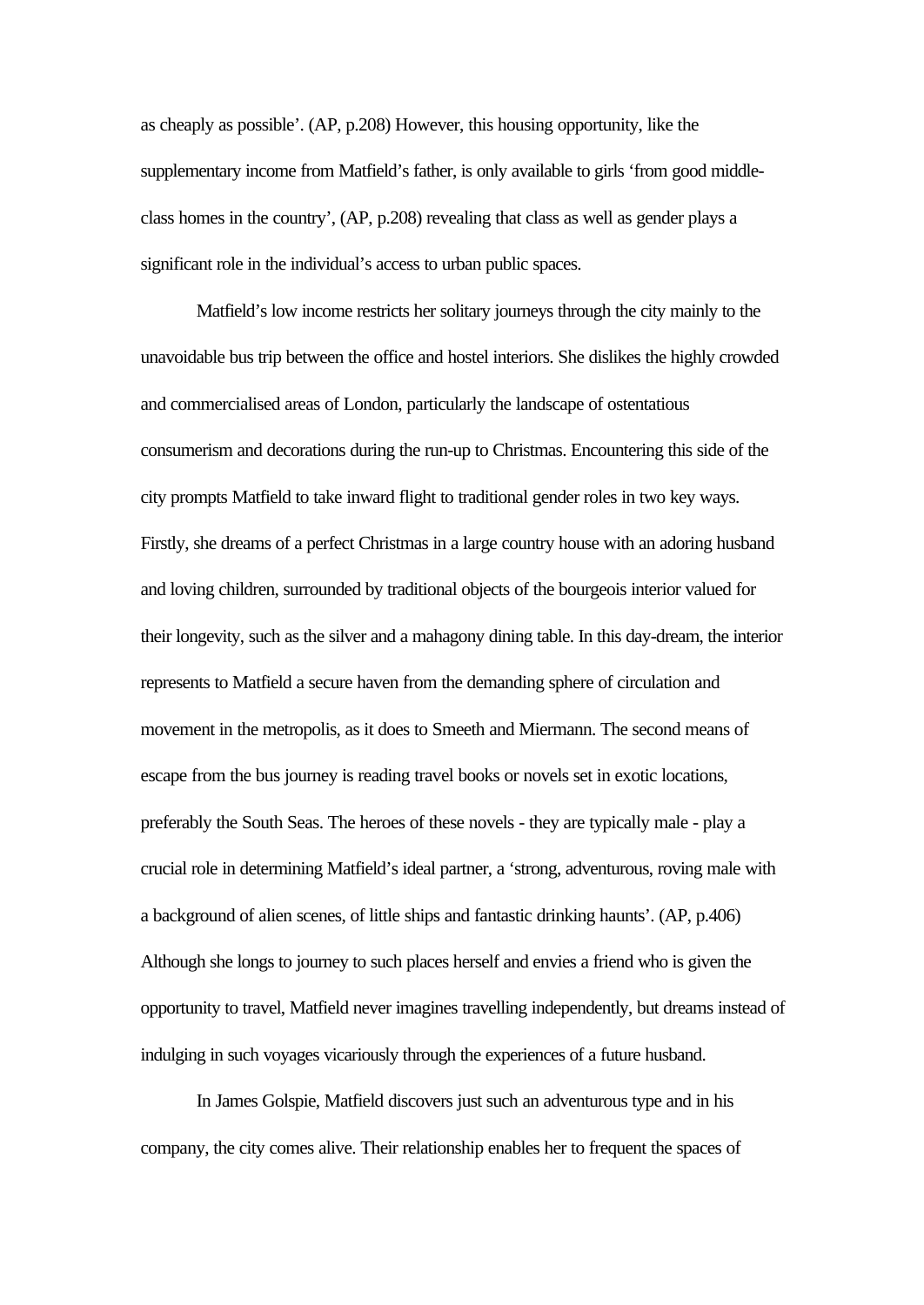leisure from which she otherwise feels excluded, as her response to an invitation to dine at a particular restaurant reveals: 'I've never been there. It's more a restaurant for men, isn't it?' (AP, p.417) Both Golspie's financial resources and his status as a masculine companion provide Matfield with access to the urban public spaces of consumption closed to a young single woman, to parties, music halls, the cinema and boxing matches. Visiting him at the docks before he sets sail to trading partners in the Baltic suddenly makes travelling the urban space itself thrilling, as Matfield ventures unaccompanied into areas of London beyond her ken, in this instance not on the bus, but in a taxi and on foot. In the harbour, the city acquires an unexpectedly exhilarating edge and exotic lure through its commercial connections with distant locales: 'London was really marvellous, and the wonder of it rushed up in her mind and burst there like a rocket, scattering a multi-coloured host of vague but rich associations'. (AP, pp.255-256) International trade and commerce therefore spark Matfield's enthusiastic fascination with the urban space, in stark contrast to Smeeth and Miermann. However, Matfield's vision of trade is idealised and romantic, an attitude she shares, according to the narrator, with 'most members of the English middle classes' (AP, p.255), and the associations evoked by the harbour are mostly connected to imperialist activities and exploration: 'Dick Whittington and galleons, Muscovy and Cathay, East Indiamen, the doldrums far away'. (AP, p.256) Although the encounter with this part of the city proves thrilling and liberating for Matfield, her perspective on the city is unmistakably determined by both middle-class and imperialist values.

The experience of being abandoned at Victoria Station by Golspie shocks Matfield out of her reliance upon a male companion and his money for mobility in the metropolis. A new day-dream replaces that of the perfect Christmas, in which she works not as a static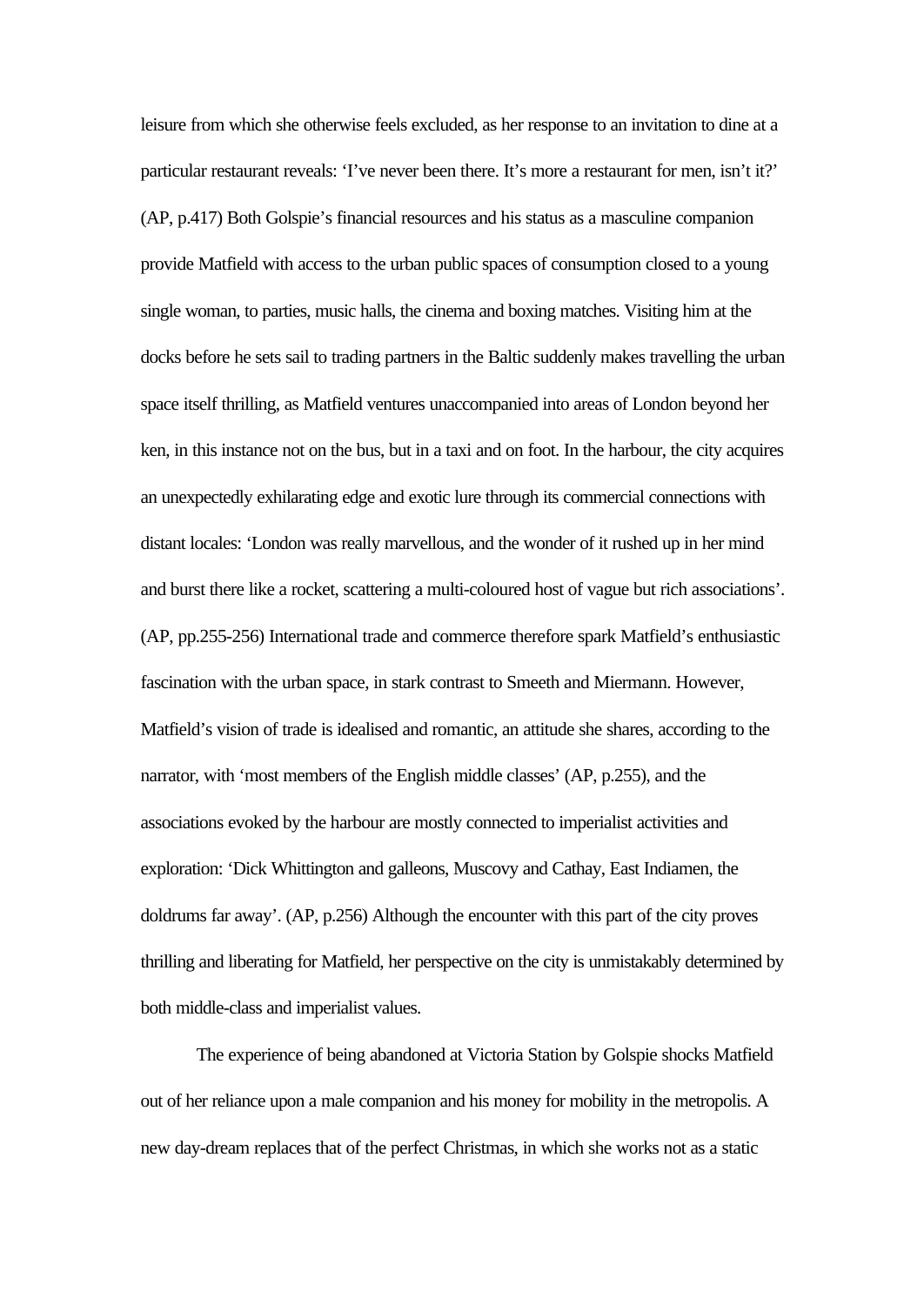secretary, but as a travelling sales representative with a car and a large salary. Instead of expecting to experience travel and adventure through a male figure, Matfield envisages her own financial independence and the power to determine where and when she traverses the urban space in her car. Moreover, although homes still figure in this dream, the extravagant country house has been replaced by homes for a single, mobile working woman: a small town flat and tiny week-end cottage whose interiors are not described. (AP, p.579) Yet at the very point where Matfield begins to embrace with enthusiastic excitement the idea of independent movement through the city, her opportunities for surviving at all in the metropolis are drastically diminished. Golspie's departure leaves the company bankrupt and the high levels of unemployment emphasised throughout the novel suggest that Matfield's prospects of finding work are hardly rosy.

Like Matfield, Tergit's Fräulein Dr. Kohler has a privileged background, although the family's 12 million Mark fortune has been devoured by the inflationary crisis which followed the First World War in Germany.<sup>11</sup> As Miermann's colleague at the prestigious *Berliner Rundschau*, Kohler enjoys the kind of responsible, challenging job and substantial salary of which Matfield can only dream. However, whereas Matfield receives support from her father, Kohler has to support her mother, whose desire to preserve the remnants of the bourgeois household binds them to a huge and correspondingly expensive apartment. Rather than offering a refuge to Kohler, the bourgeois interior is a deadweight which fetters her movement and she longs to discard it:

But we can't get into difficulties for the sake of the linen and the silver and the porcelain. To say we need a big apartment just because of the cupboards is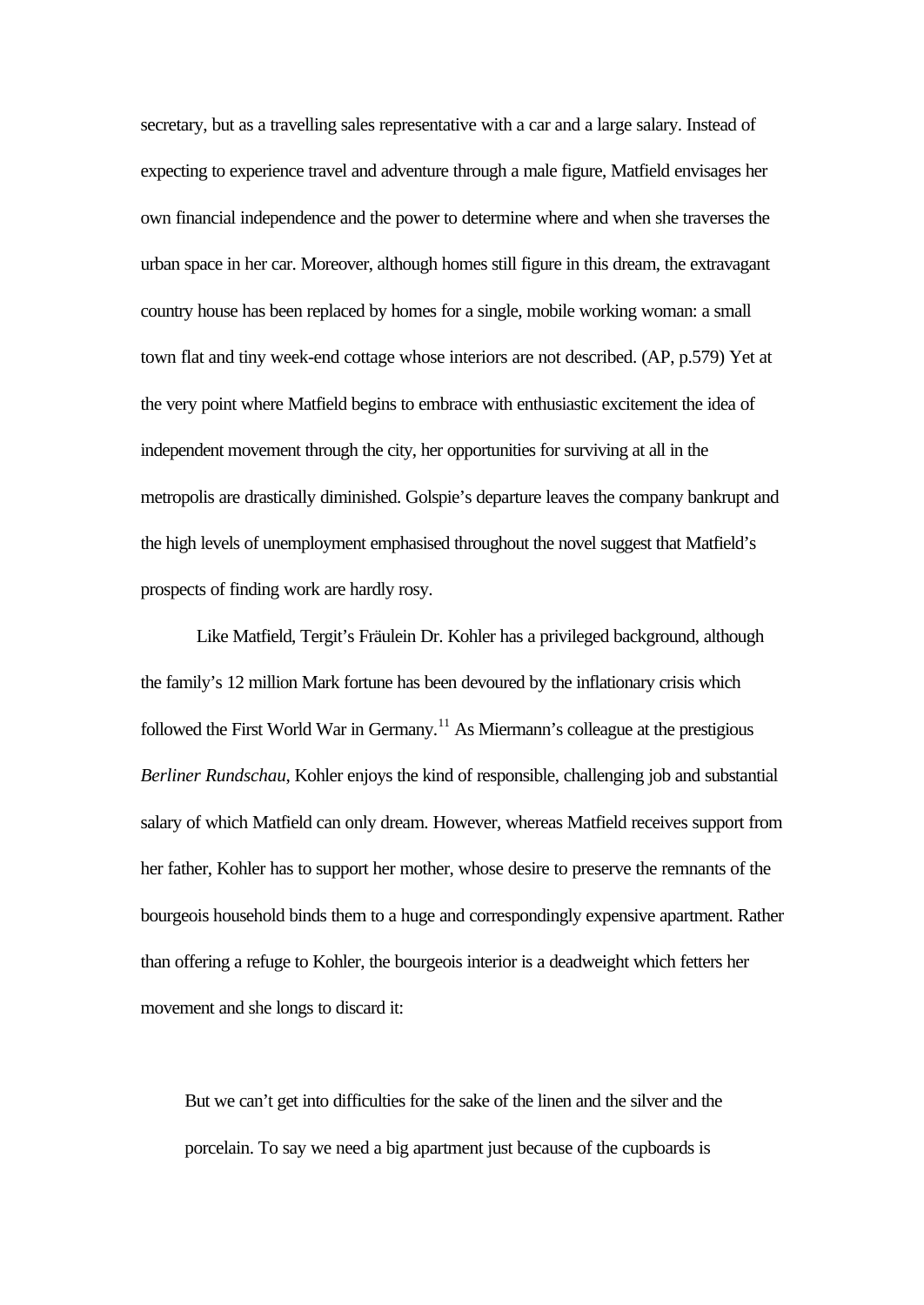simply absurd! As a child, she thought, I always used to mark out my favourite curtains and table-linen in the catalogues of Herzog and Gerson and Grünfeld. I have absolutely no feeling for possessions any more! Oh, to be as mobile as possible, free of burdensome objects! $12$ 

Kohler's desire for mobility and emancipation from the private, circumscribed bourgeois interior is echoed as she traverses the urban public spaces in a chapter entitled 'A Girl Walks Through The City'.<sup>13</sup> This journey differs from Matfield's walk through London harbour to Golspie's moored ship in three important respects. Firstly, Kohler does not undergo the same progression to enjoyment of her mobility in the metropolis experienced by Matfield, but appears to be utterly at home in the city. Secondly, although Kohler hopes to travel to France with the elusive Oskar Meyer, she does not depend upon his company to walk through Berlin, but simply takes for granted her freedom to move alone through the urban public spaces. Thirdly, whereas Matfield's journey through London harbour has the ultimate aim of taking down business letters, Kohler wanders the streets without any particular purpose. She directs her attention towards the city's architecture, towards street signs, advertising, walls scarred by bullet holes and displays of commodities. The stimuli she encounters provoke her to reconstruct the city's past and to reflect upon its present; in other words, to consider the modernity of the city. For instance, the sight of the Prussian directorate for construction and finance triggers the recollection of the building's function during the First World War and a particularly powerful memory surfaces from August 1918 of a strong seventeen-year-old boy swinging his suitcase against the prison gate. This building therefore prompts Kohler to construct a kind of personal urban topography. The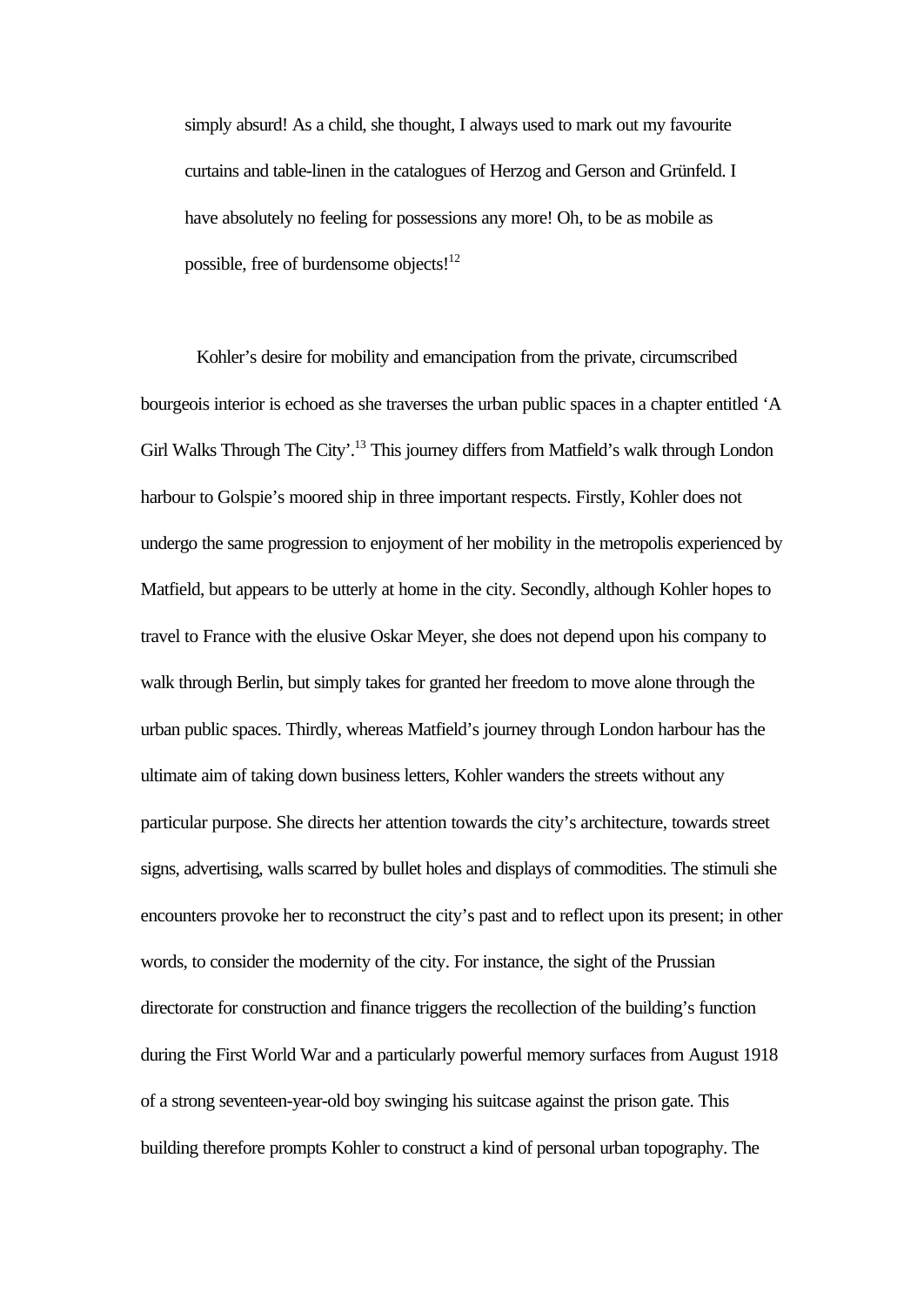location has now changed: the building has been painted in soft shades of pink and, where the boy once stood, there now hangs a ripped poster protesting about hunger, unemployment and mass poverty, ending ominously in the word 'Diktatur' ('dictatorship', K, p.91). Crucially, observing changes to the city's fabric does not elicit the same sense of anxiety in Kohler as it does in Miermann and Smeeth. She notices tiles arriving on barges and imagines without apprehension their future use in the construction of new houses. New factory buildings strike her as impressively solid, 'splendidly vertical, red bricks, pragmatically modern, hard'.<sup>14</sup>

Nevertheless, Kohler's vision of the impact of international commerce in urban areas is not, like Matfield's, an idealised, romanticised one, but one shot through with an awareness of the harsh economic realities of city life during the Depression, as evinced by her observations in working-class districts. She perceives the cramped living and working conditions of individuals in the dilapidated buildings and compares the price of groceries displayed in the streets with the low wages of the working classes. In addition, she notices the unemployed lingering in the streets or desperately trying to scratch a living from the sale of small items like braces or combs. Observations of flower boxes and dovecotes and of children playing with marbles or spinning tops on the asphalt may suggest a slightly more idyllic view of working-class life. Nevertheless, this is immediately undermined by the sight of older children dressed formally for confirmation, which causes Kohler to wonder anxiously about their future prospects now that apprenticeships are difficult to obtain. Therefore, although Kohler shares Matfield's sense of exhilaration in traversing the urban spaces, her view of city life is ultimately more realistic and differentiated than that of Matfield.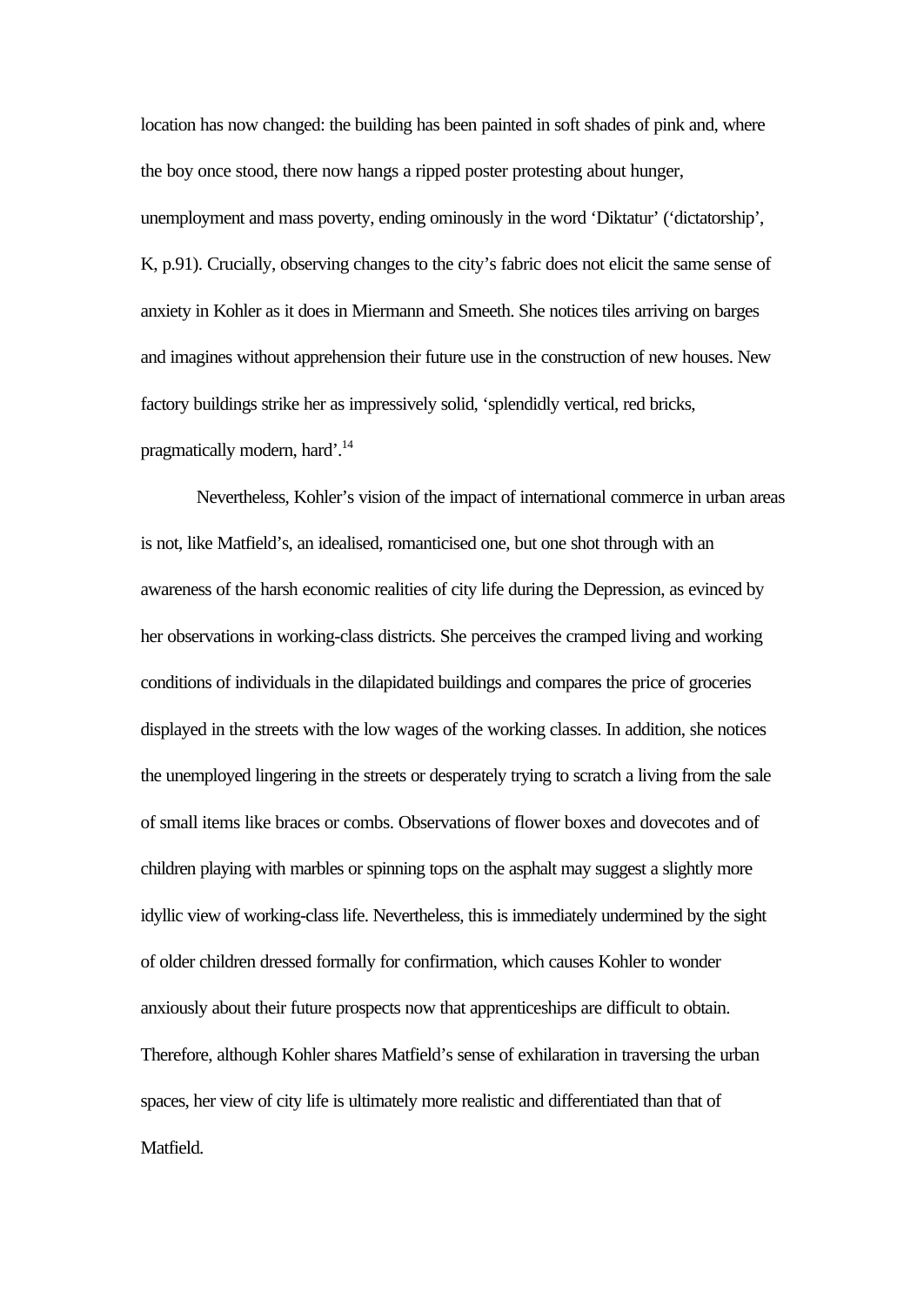Kohler's activity as she journeys through the city bears a remarkable similarity to that of the *flâneur*, making her something of an anomaly. Much recent criticism has pointed quite rightly to the conspicuous absence of the female *flâneur* from the visual arts and literature.<sup>15</sup> Such critics have noted that women who indulged in the aimless loitering or strolling required by *flânerie* were frequently misrecognized as prostitutes or accosted by men when they ventured out into the public arena. Women traversing the urban public spaces were only deemed respectable by the prevailing bourgeois morality if they were perceived to have a specific objective such as shopping or the journey between work and home, which undermines the aimlessness required by *flânerie*. <sup>16</sup> Yet Kohler meanders aimlessly through the city without displaying any consciousness that she is the object of observation by men and without being accosted or harassed by men. As such, her travels through the urban public spaces bear a remarkable resemblance to *flânerie*. However, Kohler's realistic perspective differs significantly from that of male *flâneurs* such as Baudelaire's or Benjamin's, whose vision of impoverished urban figures tends to be symbolic or idealised.

As in Matfield's case, the economic prerequisite for Kohler's mobility in the metropolis is undermined at the end of the novel. Rationalisation measures close down the newspaper, whilst fraud destroys the remainder of the Kohler family's fortune. This catastrophe finally compels Kohler's mother to contemplate selling the furniture and moving to a smaller apartment. Nevertheless, with worries about job security, Kohler does not greet this event with the expected sense of freedom from the interior: instead she begins to worry about whether they should keep the furniture to barter for basic living requirements with the butcher and the baker. (K, p.266)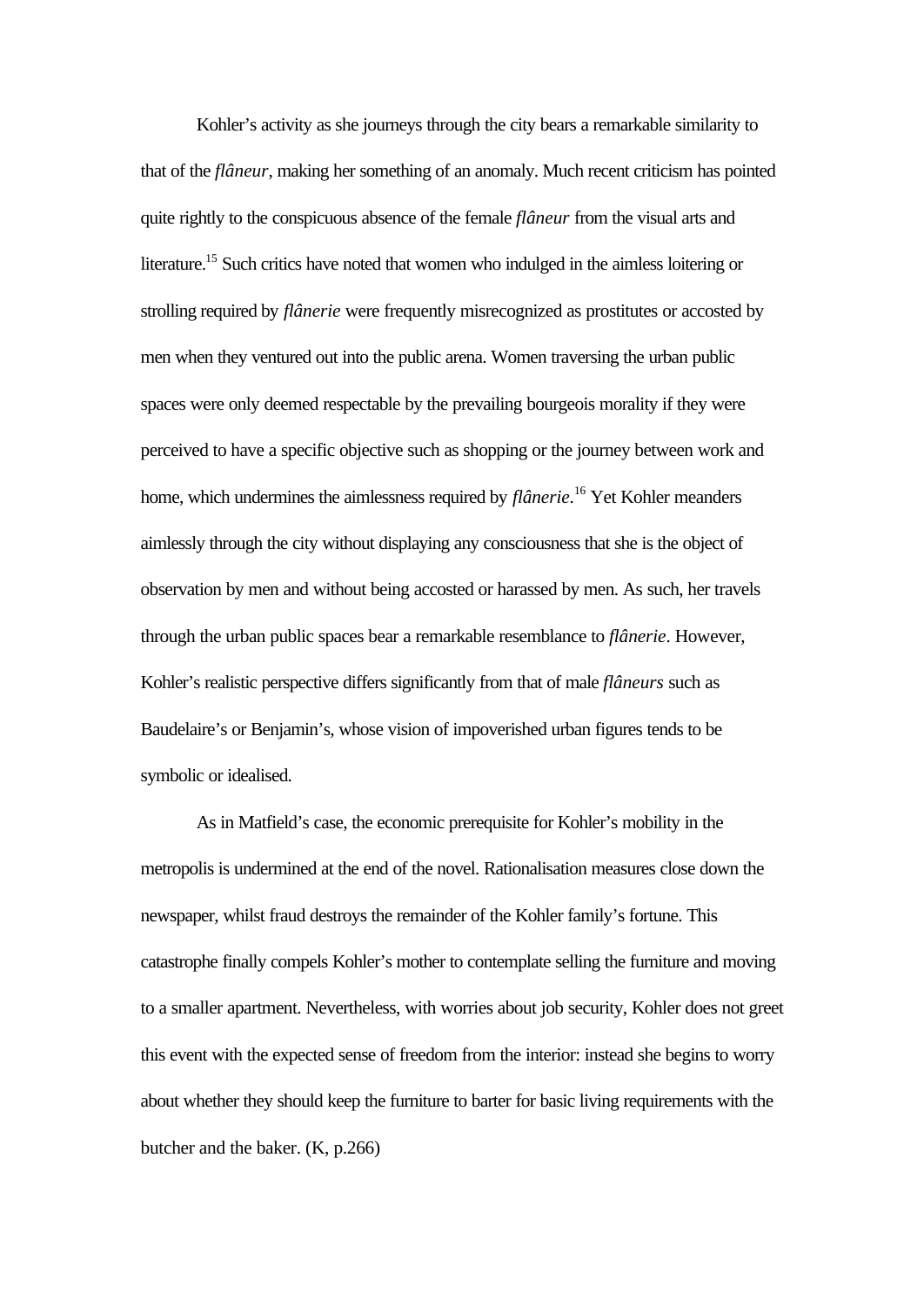### **IV. Conclusion**

The journeys of the middle-aged male characters in *Angel Pavement* and *Käsebier* illustrate a negative response to transformations in the urban infrastructure which these protagonists perceive as alienating and dehumanising. They project their fears about the effects of modernisation upon patriarchal social structures in employment and traditional gender roles, which undermine their sense of security, onto the urban landscape portrayed as lifeless and increasingly impermanent and seek to escape from it. By contrast, these same modernising processes offer hopes of emancipation from the bourgeois interior to the young female characters who relish the opportunity to move through the urban public spaces, although the economic recession ultimately halts this new-found mobility. The liberating aspects of the metropolis for women are therefore shown to be precarious, even for these middle-class women, who have a better chance of establishing themselves in the city than most.<sup>17</sup> The fates of Matfield and Kohler are in this sense typical of representations of women's experience in the metropolis at the onset of the Depression. Yet Priestley does not allow Matfield to move beyond purposive forays through the city and her sense of exhilaration and adventure is only shown by him to be possible through the company and finances of Mr. Golspie. Tergit, however, offers a very rare glimpse of a woman who wanders aimlessly through the city on her own terms, taking for granted her right to move through the urban public spaces and observe both the urban infrastructure and its inhabitants. Viewed from this perspective, Kohler ceases to be Matfield's identical twin, and becomes the very unique creation of this female novelist.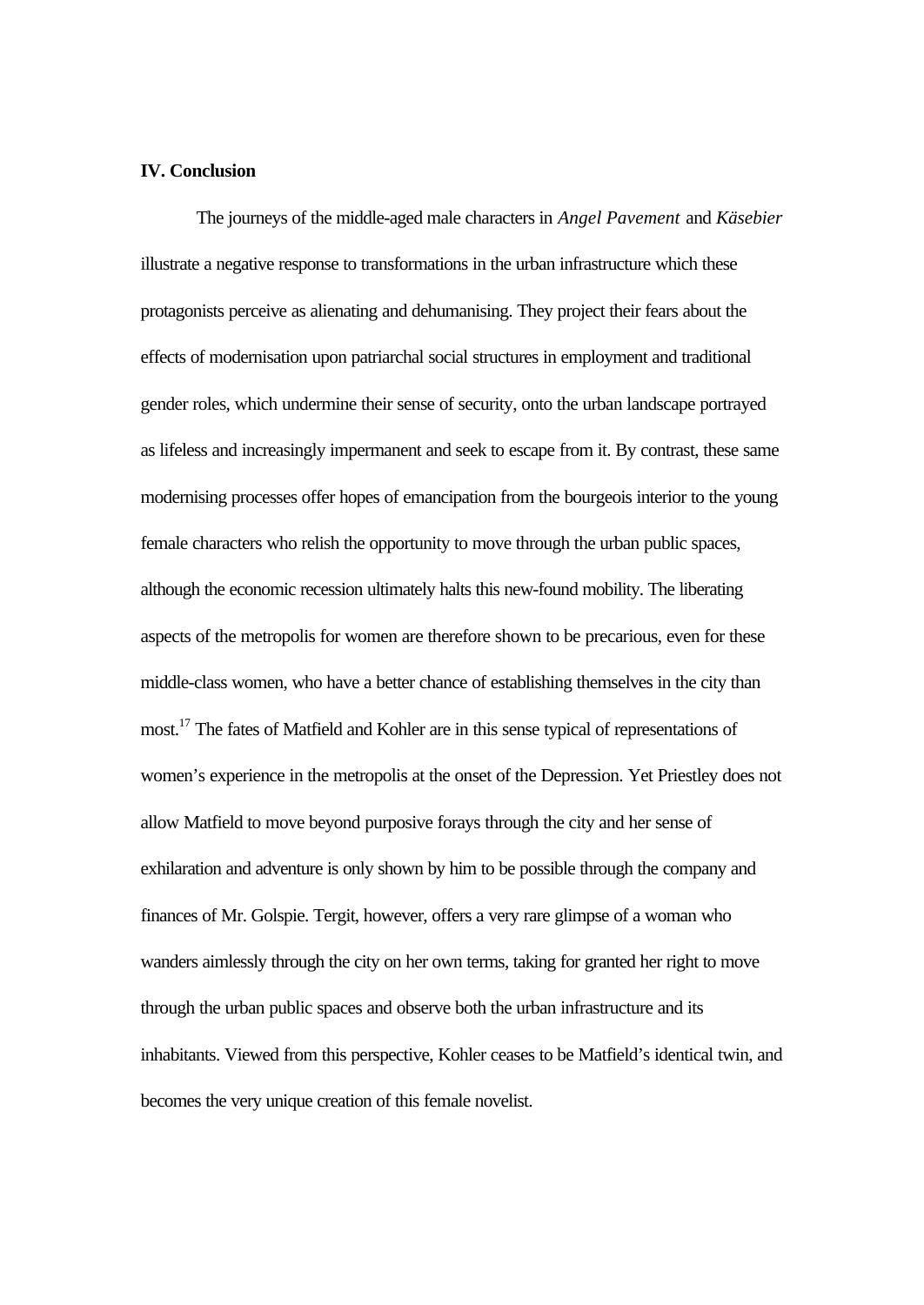# **NOTES**

1. J[ohn]. B[oynton]. Priestley, *Angel Pavement* (London, Heinemann, 1930). Henceforth abbreviated as AP. Gabriele Tergit, *Käsebier erobert den Kurfürstendamm: Roman* (Berlin, arani, 1997). Originally published [no forename] Tergit, *Käsebier erobert den Kurfürstendamm* (Berlin, Rowohlt, 1931). Henceforth abbreviated as K. All translations into English are my own, unless otherwise stated.

2. Gabriele Tergit, *Etwas Seltenes überhaupt. Erinnerungen* (Frankfurt am Main, Ullstein, 1983), p.79: 'ein eineiiger Zwilling'; 'Zeitschicksal'.

 $3.$  For the purposes of this comparison, I have focused upon these four characters, although Tergit and Priestley each record the impressions of one other individual travelling alone through the city. In *Käsebier*, middle-aged playwright Otto Lambeck also retreats from the bustling spaces of consumption to the interior of an inn decorated in pre-war style. In *Angel Pavement*, the young Harold Turgis is enticed by the luxury and promise of sexual adventure in the new mass entertainment venues, but finds his expectations constantly disappointed.

4. Katharina von Ankum, 'Introduction', in *Women in the Metropolis. Gender and Modernity in Weimar Culture*, ed. by Katharina von Ankum (Berkeley/Los Angeles/London, University of California Press, 1997), pp.1-11 (p.2).

5. See, for example: various essays in *Women in the Metropolis* (note 4); Griselda Pollock, 'Modernity and the Spaces of Femininity', in Pollock, *Vision and Difference: Femininity, Feminism and Histories of Art* (London/New York, Routledge, 1988), pp.50-90; Janet Wolff, 'The Invisible *Flâneuse*: Women and the Literature of Modernity' in *The Problems*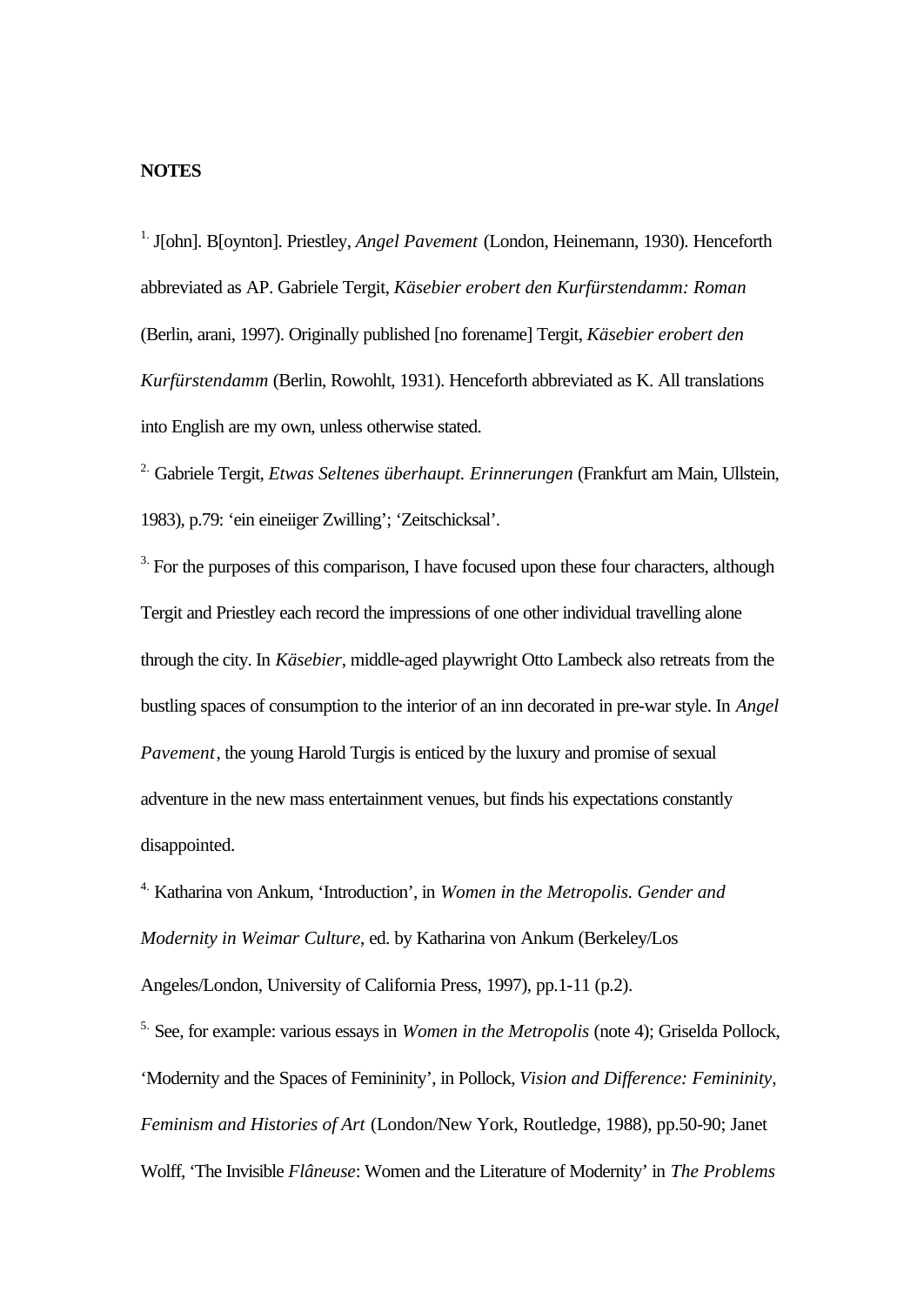*of Modernity: Adorno and Benjamin*, ed. by Andrew Benjamin (London/New York, Routledge, 1989), pp.141-156. For an essay which also emphasises the opportunities for women in the city, see Elizabeth Wilson, 'The Invisible *Flâneur*', *New Left Review* (1992),

191, pp.90-110.

 $6.$  K, p.236: 'die tote Stadt'.

7. Inge Stephan, 'Stadt ohne Mythos. Gabriele Tergits Berlin-Roman "Käsebier erobert den Kurfürstendamm"', in *Neue Sachlichkeit im Roman: Neue Interpretationen zum Roman der Weimarer Republik*, ed. by Sabina Becker and Christoph Weiß (Stuttgart/Weimar, Metzler, 1995), pp.291-313 (p.298). Stephan also claims that the tree represents a family tree and hence Miermann's Jewish origins.

8. K, p.236: 'als sie noch aussah wie eine Stadt, als man noch nicht Haus um Haus abgerissen hatte'.

9. On the etymology of 'consumption', see Raymond Williams, *Keywords. A Vocabulary of Culture and Society*, revised and expanded edition (London, Fontana, 1988), pp.78- 79.

10. Christoph Asendorf, *Batteries of Life. On the History of Things and Their Perception in Modernity*, trans. Don Reneau (Berkeley/Los Angeles/London, University of California Press, 1993), p.137.

11. Cf. Detlev J.K. Peukert, *The Weimar Republic. The Crisis of Classical Modernity*, trans. Richard Deveson (Harmondsworth, Penguin, 1991), pp.62-66.

<sup>12.</sup> K, p.263: 'Aber man kann doch nicht wegen der Wäsche und des Silbers und Porzellans in Not geraten. Wegen der Schränke braucht man eine große Wohnung! Das ist zu irrsinnig. Als Kind, dachte sie, habe ich in den Katalogen von Herzog und Gerson und Grünfeld